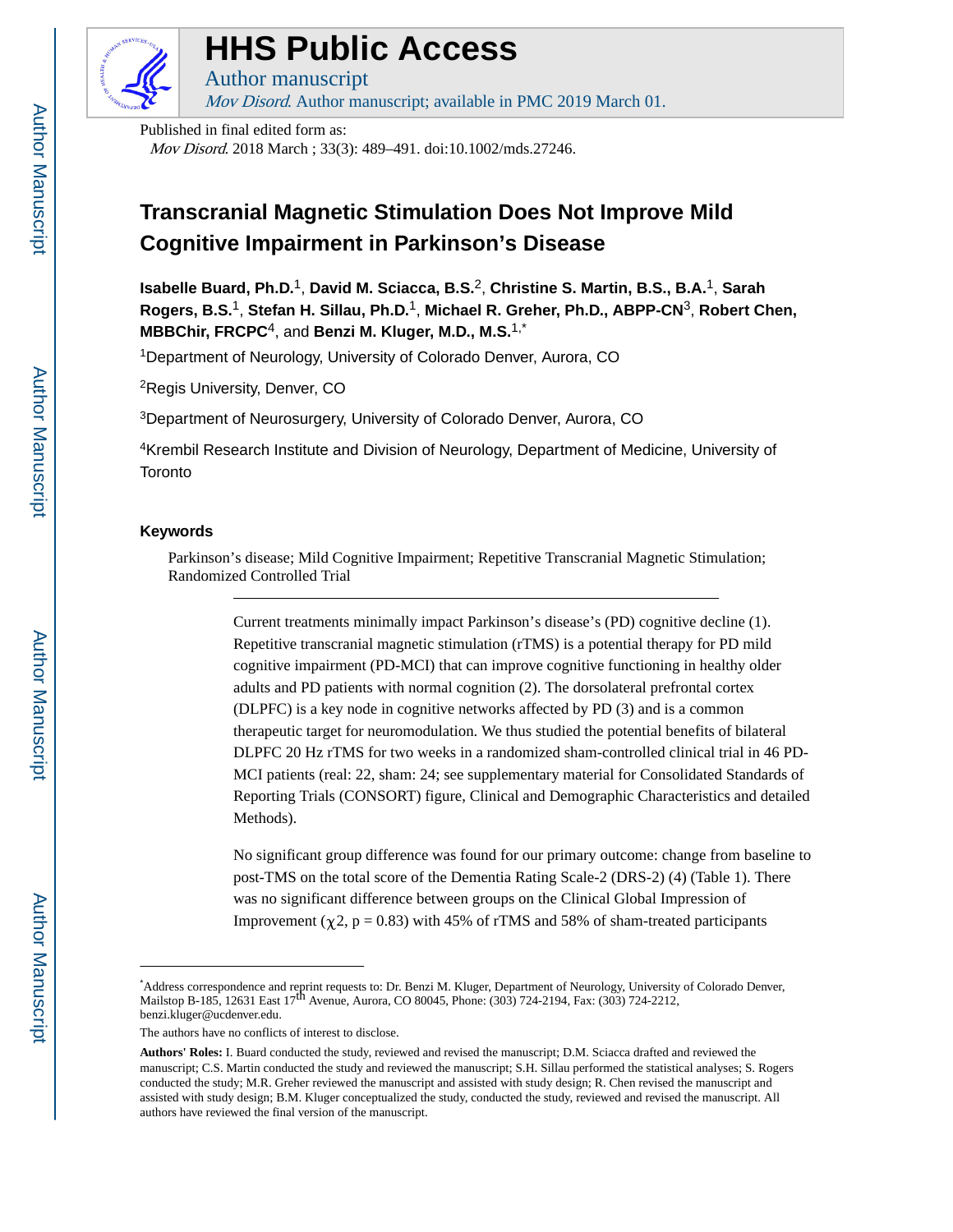Buard et al. Page 2

reporting at least minimal improvement, and 23% of rTMS and 29% of sham-treated participants reporting "much" or "very much" improvement. Regarding secondary outcomes, there was a significant group difference on the initiation/perseveration subscore of the DRS-2 and the Symbol Digit Modalities Test (SDMT) favoring the sham group. While there were no other significant group differences, the real rTMS group significantly worsened on the total and conceptualization subscore of the DRS-2 and significantly improved on the Delis-Kaplan Executive Function System (DKEFS) Color-Word Interference and SDMT tasks while the sham group significantly increased their scores in the Trails making test, part B, and Boston Naming Test. There were no group differences in the perception of received treatment ( $\chi$ 2, p = 0.31), HADS depression, PDQ-39 or PDSS scores ( $p > .10$ ). There were no significant adverse events (Supplementary Table 2).

Contrary to our hypothesis, bilateral DLPFC high-frequency rTMS did not improve cognitive functioning in PD-MCI, at least with the rTMS parameters chosen. It is possible that the beneficial effects of rTMS rely only on intact executive networks, as seen in PD with normal cognition (2) but not in PD-MCI where those networks demonstrate both structural and functional disruption (5). Alternatively, other cognitive targets such as the ventrolateral prefrontal cortex or frontoparietal networks may be more suitable due to their involvement in cognition and their dysfunction in PD (6). Lastly, if mood improvement is an important mediator of rTMS cognitive benefits, especially in the context of PD (7), our cognitive findings may be explained by our lack of rTMS benefit on mood and exclusion of depressed participants. Recommended outcome measures for PD dementia may not be translatable to PD-MCI trials (e1). It is possible that our primary outcome, the DRS-2, may have suffered from ceiling effects as average PD-MCI cut-points are over 90% of the maximum score (e2). While lack of change in other neuropsychological tests provides reassurance that our negative results were not entirely due to test selection, future studies may consider using outcomes specifically validated in PD-MCI populations (e3).

## **Supplementary Material**

Refer to Web version on PubMed Central for supplementary material.

#### **Acknowledgments**

**Funding**: All phases of this study were supported by an NIH grant, 1K02NS080885-01A1 (PI: Kluger)

# **List of abbreviations**

| <b>MCI</b>   | mild cognitive impairment                    |
|--------------|----------------------------------------------|
| rTMS         | repetitive transcranial magnetic stimulation |
| <b>RMT</b>   | resting motor threshold                      |
| <b>DLPFC</b> | dorsolateral prefrontal cortex               |
| DRS-2        | Dementia Rating Scale-2                      |
| <b>ATT</b>   | attention subscale of DRS-2                  |

Mov Disord. Author manuscript; available in PMC 2019 March 01.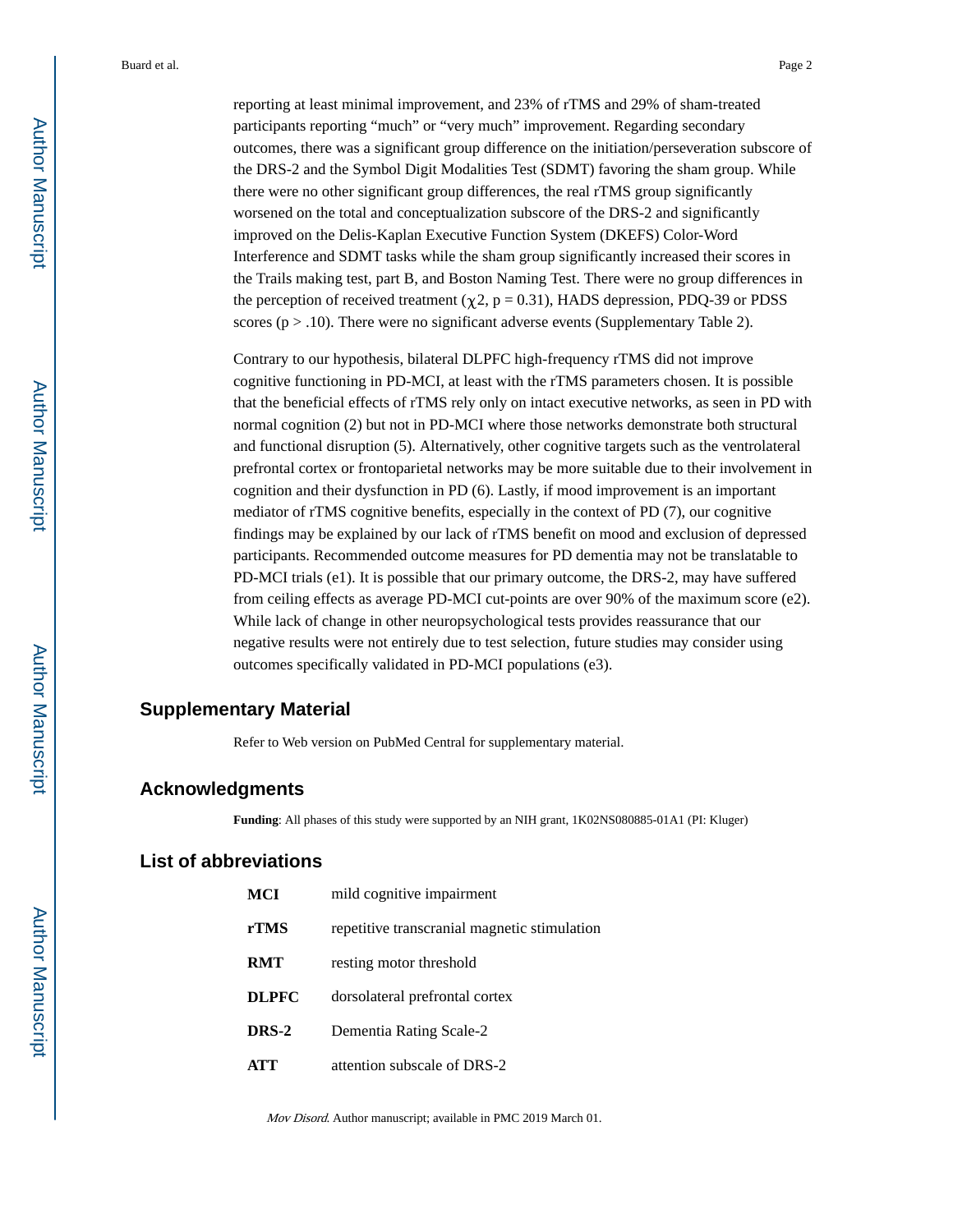Buard et al. Page 3

| I/P         | initiation/perseveration subscale of DRS-2         |
|-------------|----------------------------------------------------|
|             | <b>CONCEPT</b> conceptualization subscale of DRS-2 |
| <b>MEM</b>  | memory subscale of DRS-2                           |
| <b>SDMT</b> | symbol digit modalities test                       |
| <b>BTA</b>  | brief test of attention.                           |
| MoCA        | Monteral cognitive assessment                      |
| <b>BNT</b>  | <b>Boston Naming Test</b>                          |
| UPDRS       | Unified Parkinson's disease rating scale           |
| <b>MFIS</b> | Modified fatigue impact scale                      |
| <b>PDQ</b>  | Parkinson's disease questionnaire                  |
| <b>HADS</b> | Hospital anxiety and depression scale              |
| <b>PDSS</b> | Parkinson's disease sleep scale                    |
| CDR.        | clinical dementia rating                           |
| <b>MMR</b>  | mixed model regression                             |

#### **References**

- 1. Emre M, Aarsland D, Albanese A, Byrne EJ, Deuschl G, De Deyn PP, Durif F, Kulisevsky J, van Laar T, Lees A, Poewe W, Robillard A, Rosa MM, Wolters E, Quarg P, Tekin S, Lane R. Rivastigmine for dementia associated with Parkinson's disease. N Engl J Med. 2004; 351:2509– 2518. [PubMed: 15590953]
- 2. Boggio PS, Fregni F, Bermpohl F, Mansur CG, Rosa M, Rumi DO, Barbosa ER, Odebrecht Rosa M, Pascual-Leone A, Rigonatti SP, Marcolin MA, Araujo Silva MT. Effect of repetitive TMS and fluoxetine on cognitive function in patients with Parkinson's disease and concurrent depression. Mov Disord. 2005; 20:1178–1184. [PubMed: 15895421]
- 3. Trujillo JP, Gerrits NJ, Vriend C, Berendse HW, van den Heuvel OA, van der Werf YD. Impaired planning in Parkinson's disease is reflected by reduced brain activation and connectivity. Hum Brain Mapp. 2015; 36:3703–3715. [PubMed: 26096737]
- 4. Mattis, S. Dementis Rating Scale-2 (DRS-2). Psychological Assessment Resources Inc.; Lutz, FL: 2002.
- 5. Nagano-Saito A, Habak C, Mejia-Constain B, Degroot C, Monetta L, Jubault T, Bedetti C, Lafontaine AL, Chouinard S, Soland V, Ptito A, Strafella AP, Monchi O. Effect of mild cognitive impairment on the patterns of neural activity in early Parkinson's disease. Neurobiol Aging. 2014; 35:223–231. [PubMed: 23932879]
- 6. Lewis SJ, Dove A, Robbins TW, Barker RA, Owen AM. Cognitive impairments in early Parkinson's disease are accompanied by reductions in activity in frontostriatal neural circuitry. J Neurosci. 2003; 23:6351–6356. [PubMed: 12867520]
- 7. Dinkelbach L, Brambilla M, Manenti R, Brem AK. Non-invasive brain stimulation in Parkinson's disease: Exploiting crossroads of cognition and mood. Neurosci Biobehav Rev. 2017; 75:407–418. [PubMed: 28119070]

Mov Disord. Author manuscript; available in PMC 2019 March 01.